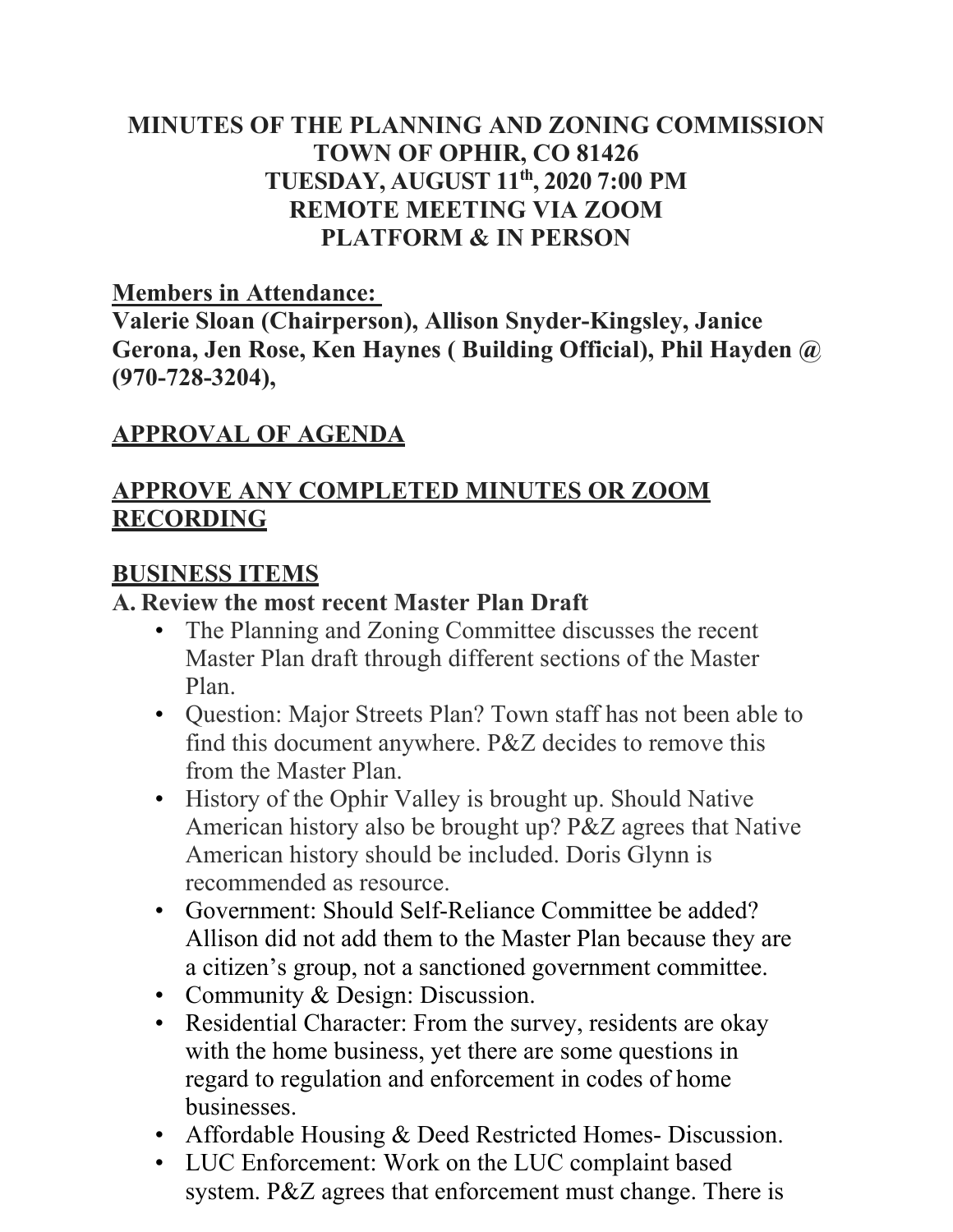discussion on how the P&Z can assist the Town Manager (code enforcement officer) with LUC violations. Possible hiring of consultant to assist with the updating of the LUC to be considered in the 2021 budget.

- Discussion on how to better write surveys for the future.
- **B.** Ferguson Lot Discussion with Herb McHarg
	- The Ferguson family would like a determination and a letter from the General Assembly if they can build on their lot that is located in the moderate avalanche zone. Herb discusses Section 803.4 in the LUC and that dwellings apply only to High Avalanche zone. Herb says that in the code, there is a process for an Special Use Permit process to build in moderate avalanche zones. There is discussion with Herb and the Planning and Zoning Committee. Valerie reads the LUC as that it does allow building in the moderate path as long as you take the necessary steps.

### **The Planning and Zoning Committee go into a Work Session to Discuss Item B.**